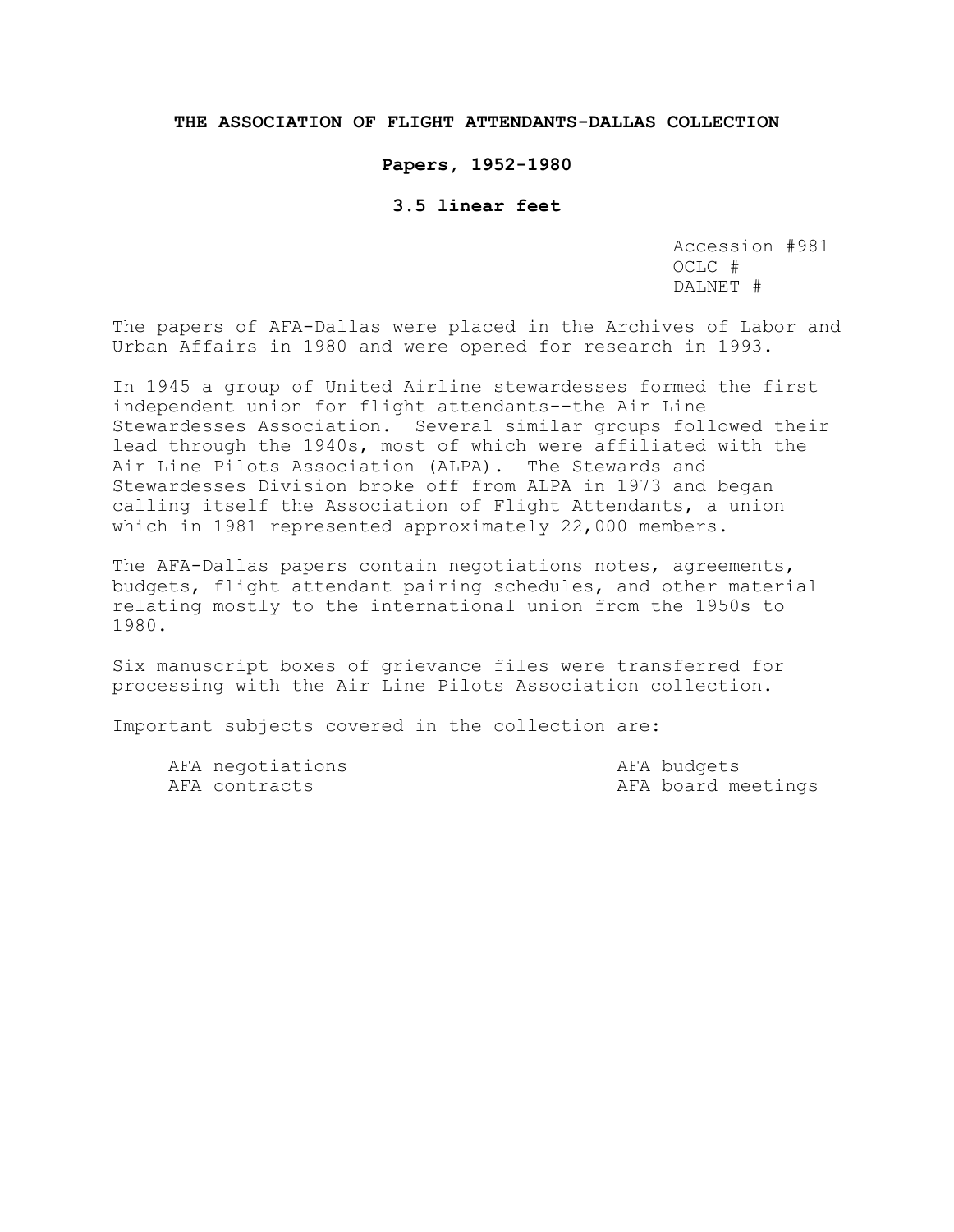#### **Box 1**

 1-4. AFA Councils; DFW Patterns, 1979 5-6. ; DFW Turn-around sheets, Jan-Jun 1979 7-9. AFA Council 1; Den Patterns, 1979-80<br>10-12. AFA Council 3; MSP Patterns, 1979-80 10-12. AFA Council 3; MSP Patterns, 1979-80<br>13-14. AFA Council 7; IAN Patterns, 1979 AFA Council 7; IAN Patterns, 1979 15-16. AFA Council 31; SAT Patterns, 1979<br>17. AFA Councils; BOS Patterns, 1979-8 AFA Councils; BOS Patterns, 1979-80 18. Board of Directors; Third Exec. Bd. Mtg., Dec 1971<br>19. ; Fourth Exec. Bd. Mtg., Jun 1972 ; Fourth Exec. Bd. Mtg., Jun 1972 20. BoD Sixth Biennial Mtg., Nov 1972<br>21-22. ; agenda, Nov 1972 ; agenda, Nov 1972

## **Box 2**

|             | 1. BoD Sixth Biennial Mtg., Committee Recommendations, |
|-------------|--------------------------------------------------------|
|             | Nov 1972                                               |
|             | 2. BoD Sixth Biennial Mtg.; VP's report, Nov 1972      |
| $3 - 8$ .   | ; Organizational Structure study report, Nov 1972      |
| 9.          | ; Miscellaneous, Nov 1972                              |
| 10.         | BoD Mtg.; Agenda, Nov 1974                             |
| 11.         | ; Committee Recommendations, Nov 1974                  |
| $12 - 21$ . | ; Organizational Structure study reports, Nov 1974     |
| $22 - 23$ . | ; Agendas, Nov 1974                                    |
| 24.         | ; Committee Recommendations, Nov 19774                 |
|             |                                                        |

## **Box 3**

|           | 1. BoD Mtg.; Benefit/Assessment Study Committee Report,<br>Nov 1974 |
|-----------|---------------------------------------------------------------------|
|           | 2. Miscellaneous, Nov 1974                                          |
|           | 3-4. Braniff Crash, 1968                                            |
| 5.        | AFA Budget; Budget and Expense report, Dec 1978                     |
| 6.        | ; approved, 1979                                                    |
| 7.        | ; Financial Statement, Oct 1979                                     |
| $8 - 9$ . | ; Budget and Expense report, Nov 1979                               |
|           | 10. : Miscellaneous, 1979                                           |
|           | 11. : Budget and Expense report, Feb 1980                           |
| 12.       | ; Budget and Expense report, Mar 1980                               |
|           | 13. Clippings, c. 1979                                              |
|           | 14-15. Executive Board Mtg., June 1979                              |
|           | 16-19. Flight Hostess Agreement, 1968-69                            |
|           | 20-22. Green, Betty; Marriage Case; corresp., 1964-66               |
|           |                                                                     |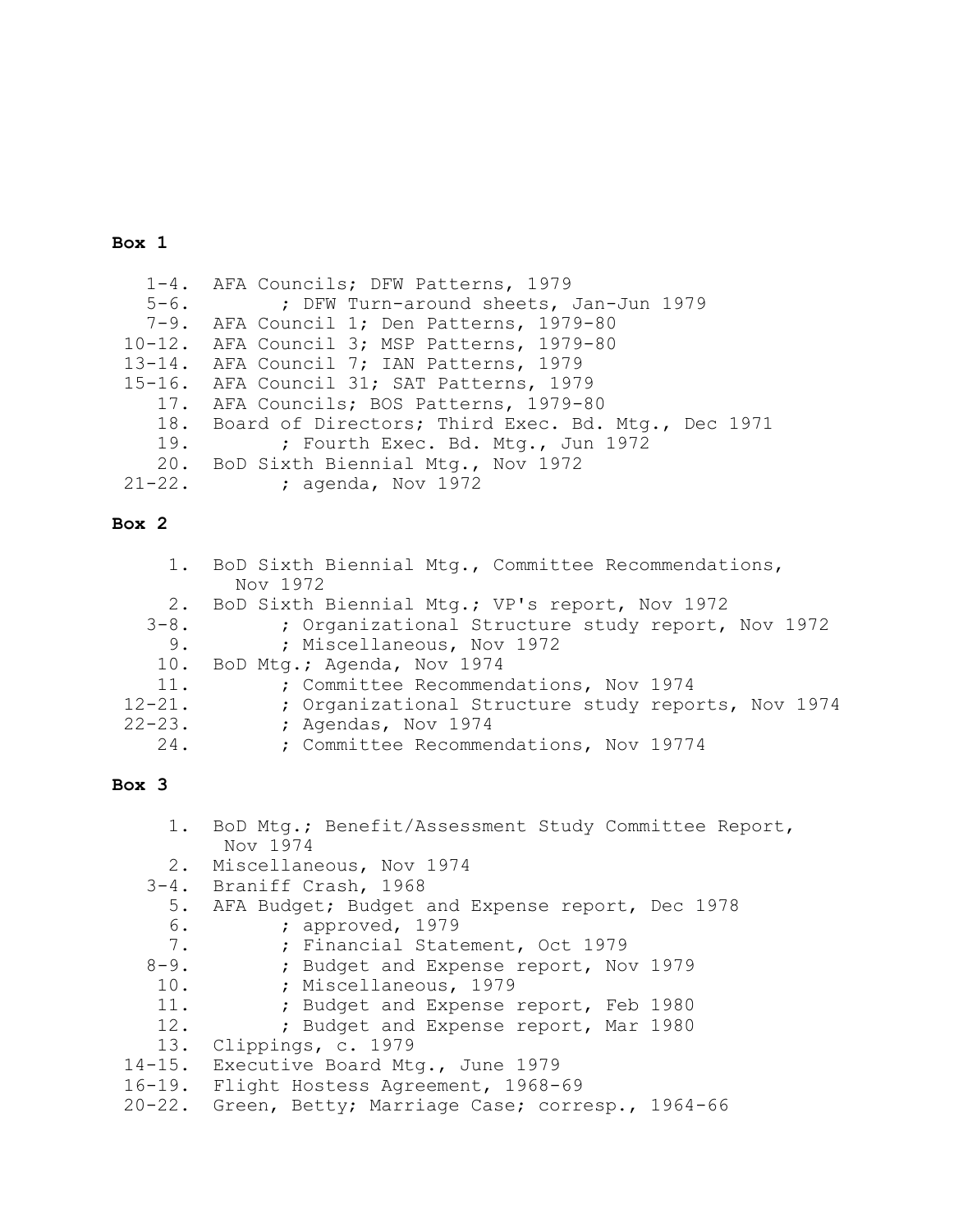**3 AFA-Dallas Collection**

 23. ; Marriage Case; legal proceedings, c. 1965 24. ; Marriage Case; deposition of Margie Cooper, 1965 25. **; Marriage Case; submission exhibits, 1964** 

## **Box 4**

|             | 1. Hearing Board appeals, 1979    |
|-------------|-----------------------------------|
| 2.          | MEC; 1973-4                       |
| $3 - 10$ .  | ; Safety Committee, 1978-80       |
|             | 11. MCI closing; corresp., 1976   |
| $12 - 13$ . | ; legal proceedings, 1976         |
| 14.         | ; legal exhibits, 1976            |
| 15.         | Military Airlift Command, 1968-69 |
| 16.         | Mutual Aid Pacts, 1972-73         |
|             | 17. Negotiations, 1952            |
| 18.         | ; 1956                            |

## **Box 5**

|       | 1-2. Negotiations, 1958-9                  |
|-------|--------------------------------------------|
|       | 3. Agreement, 1961                         |
| 4.    | Negotiations; corresp., 1961               |
| $5$ . | ; miscellaneous, 1961                      |
| 6.    | : 1961                                     |
|       | 7-8. Agreements, 1963                      |
| 9.    | Negotiations; corresp., 1963               |
| 10.   | ; miscellaneous, 1963                      |
| 11.   | ; 1966                                     |
|       | 12. Agreement, 1967                        |
| 13.   | Negotiations; corresp., 1967               |
| 14.   | ; proposals, 1967                          |
| 15.   | ; mediation agreement, 1967                |
|       | 16. Supplemental agreements, 1967          |
| 17.   | Negotiations, 1969                         |
|       | 18-19. Agreements, 1970                    |
|       | 20-21. Contract; Hostess Room copies, 1970 |
| 22.   | Negotiations; corresp., 1970               |

# **Box 6**

|           | 1. Negotiations; letter of agreement, 1970 |  |
|-----------|--------------------------------------------|--|
| 2.1       | ; mediation, 1970                          |  |
| $3 - 5$ . | ; proposals-ALPA, 1970                     |  |
| $6 - 7$ . | ; proposals-company, 1970                  |  |
| 8.        | ; strike procedures, 1970                  |  |